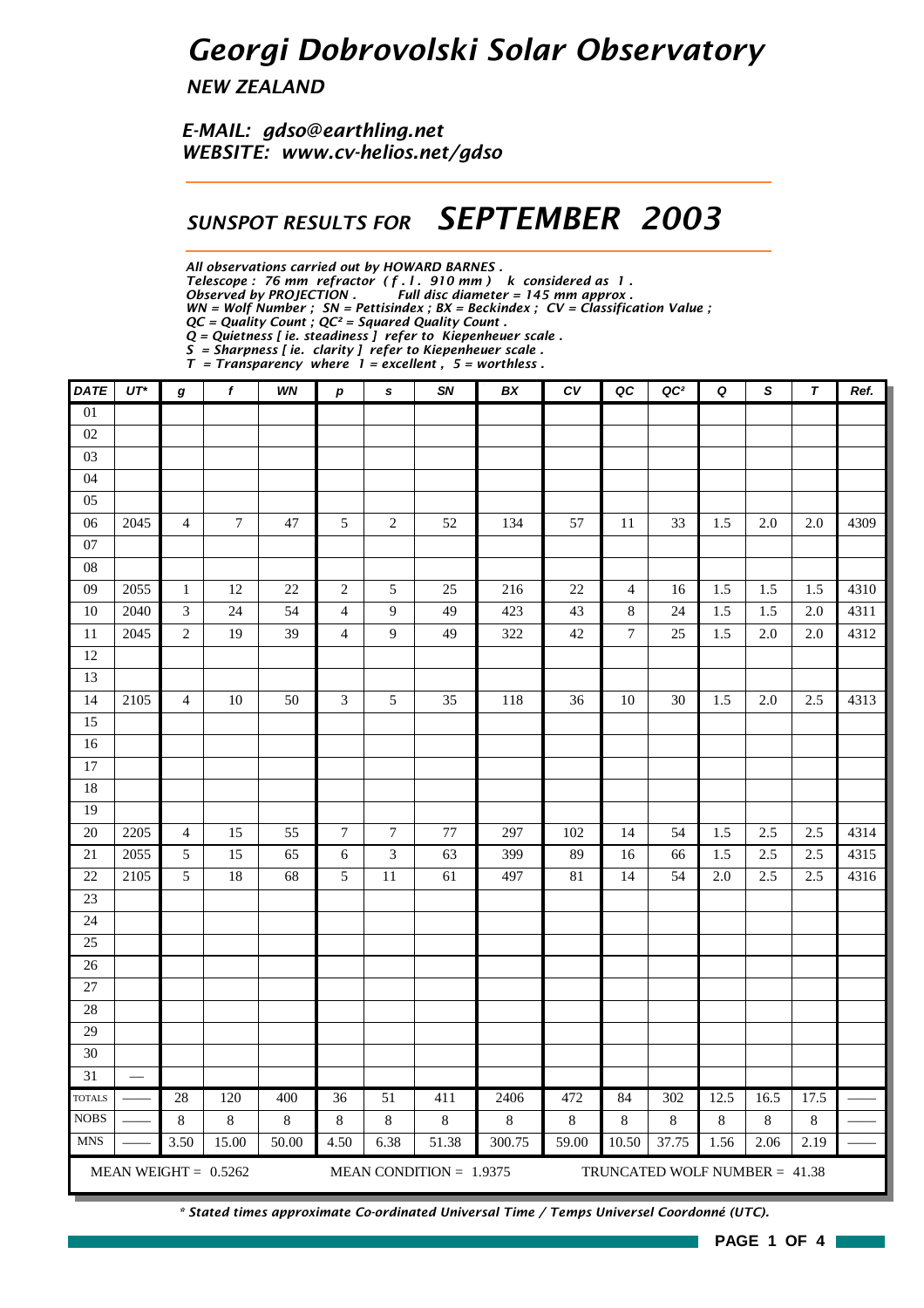#### *Georgi Dobrovolski Solar Observatory*

# *SUNSPOT DISTRIBUTION & INTER-SOL INDICES FOR*

### *SEPTEMBER 2003*

*All observations carried out by HOWARD BARNES .*

*Telescope : 76 mm refractor ( f . l . 910 mm ) .*

*Observed by PROJECTION . Full disc diameter = 145 mm approx .*

*IS = Inter-Sol Index .*

*gr = number of multi-spot groups .*

*grfp = number of umbræ within penumbræ within the groups (gr) .*

*grf = number of non-penumbral spots within the groups (gr) .*

*efp = number of single penumbral spots .*

*ef = number of single non-penumbral spots .*

*Q = Quietness [ ie. steadiness ] refer to Kiepenheuer scale .*

*S = Sharpness [ ie. clarity ] refer to Kiepenheuer scale .*

*T = Transparency where 1 = excellent , 5 = worthless . DATE UT IS gr grfp grf efp ef Q S T Ref.* 01  $\overline{02}$ 03 04 05 06 2045 9 2 3 2 2 0 1.5 2.0 2.0 4309 07 08 09 2055 13 1 7 5 0 0 1.5 1.5 1.5 4310 10 | 2040 | 26 | 2 | 14 | 9 | 1 | 0 | 1.5 | 1.5 | 2.0 | 4311 11 | 2045 | 21 | 2 | 10 | 9 | 0 | 0 | 1.5 | 2.0 | 2.0 | 4312 12 13 14 2105 13 3 5 4 0 1 1 1.5 2.0 2.5 4313 15 16 17 18 19 20 2205 18 3 7 7 1 0 1.5 2.5 2.5 4314 21 | 2055 | 18 | 3 | 11 | 2 | 1 | 1 | 1.5 | 2.5 | 2.5 | 4315 22 2105 21 3 6 10 1 1 2.0 2.5 2.5 4316 23 24 25 26 27 28 29 30 31 TOTALS — 139 19 63 48 6 3 12.5 16.5 17.5 — NOBS — — 8 8 8 8 8 8 8 8 8 — — MNS — — 17.38 2.38 7.88 6.00 0.75 0.38 1.56 2.06 2.19 — —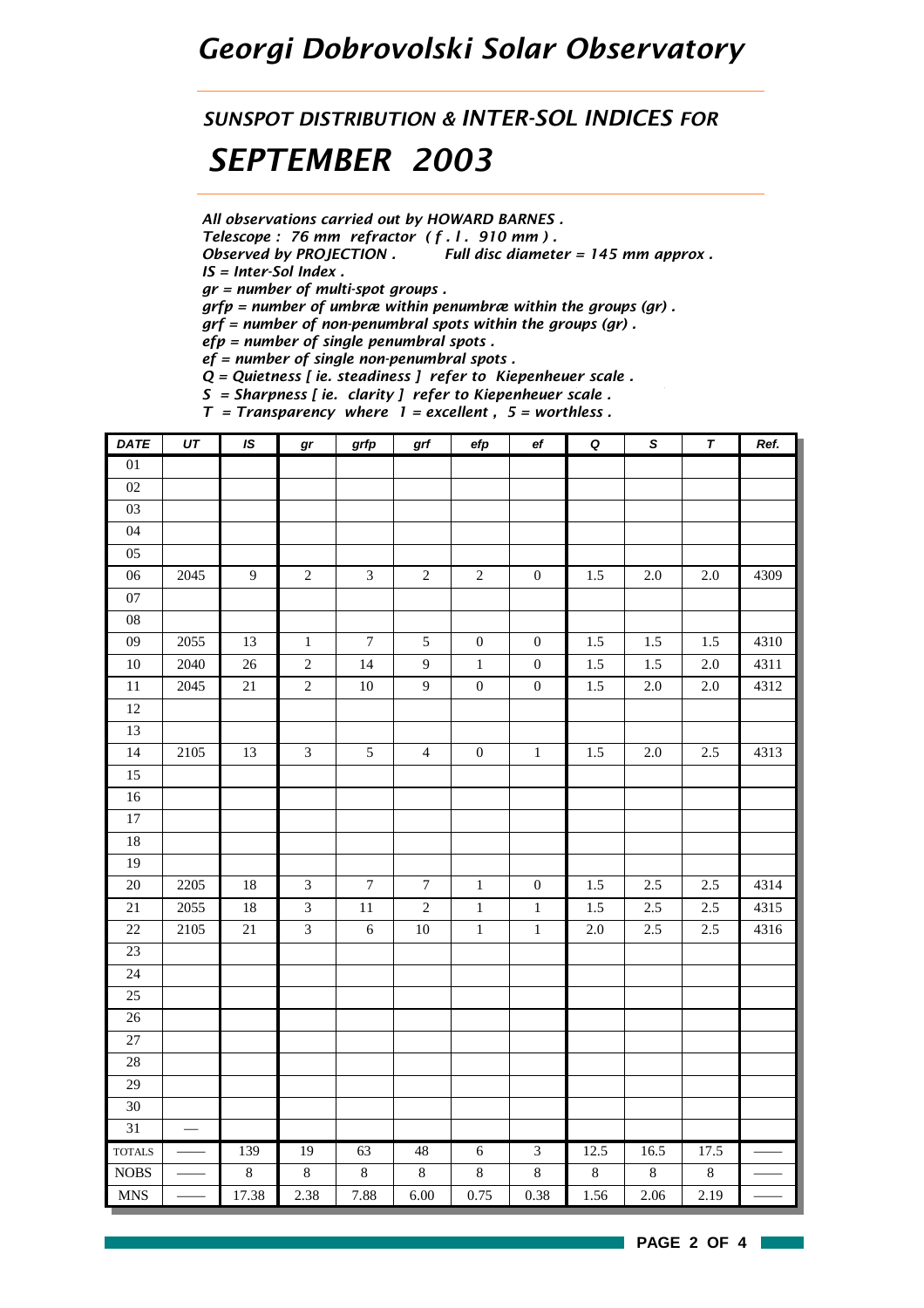#### *SUNSPOT CENSUS BY CLASSIFICATION FOR*

## *SEPTEMBER 2003*

*All observations carried out by HOWARD BARNES . Telescope : 76 mm refractor ( f . l . 910 mm ) .* **Full disc diameter = 145 mm approx.** *IF 2 OR MORE REGIONS ARE OF THE SAME CLASSIFICATION , THEN SUNSPOT COUNTS ARE SEPARATED BY SOLIDI ( / ) .*

| $\pmb{f}$<br>$\boldsymbol{g}$<br>$\mathbf{0}$<br>$\mathbf{0}$                    | $\mathbf{f}$<br>$\boldsymbol{g}$                                                                                                                                                                |  |  |  |  |  |  |  |  |  |  |
|----------------------------------------------------------------------------------|-------------------------------------------------------------------------------------------------------------------------------------------------------------------------------------------------|--|--|--|--|--|--|--|--|--|--|
|                                                                                  |                                                                                                                                                                                                 |  |  |  |  |  |  |  |  |  |  |
|                                                                                  |                                                                                                                                                                                                 |  |  |  |  |  |  |  |  |  |  |
|                                                                                  |                                                                                                                                                                                                 |  |  |  |  |  |  |  |  |  |  |
|                                                                                  |                                                                                                                                                                                                 |  |  |  |  |  |  |  |  |  |  |
|                                                                                  |                                                                                                                                                                                                 |  |  |  |  |  |  |  |  |  |  |
|                                                                                  |                                                                                                                                                                                                 |  |  |  |  |  |  |  |  |  |  |
|                                                                                  | 2<br>1/1                                                                                                                                                                                        |  |  |  |  |  |  |  |  |  |  |
|                                                                                  |                                                                                                                                                                                                 |  |  |  |  |  |  |  |  |  |  |
|                                                                                  |                                                                                                                                                                                                 |  |  |  |  |  |  |  |  |  |  |
| $\boldsymbol{0}$                                                                 | $\overline{0}$<br>$\boldsymbol{0}$                                                                                                                                                              |  |  |  |  |  |  |  |  |  |  |
| $\mathbf{0}$                                                                     | $\mathbf{1}$<br>$\mathbf{1}$                                                                                                                                                                    |  |  |  |  |  |  |  |  |  |  |
| $\boldsymbol{0}$                                                                 | $\boldsymbol{0}$<br>$\boldsymbol{0}$                                                                                                                                                            |  |  |  |  |  |  |  |  |  |  |
|                                                                                  |                                                                                                                                                                                                 |  |  |  |  |  |  |  |  |  |  |
|                                                                                  |                                                                                                                                                                                                 |  |  |  |  |  |  |  |  |  |  |
| $\boldsymbol{0}$                                                                 | $\boldsymbol{0}$<br>$\mathbf{0}$                                                                                                                                                                |  |  |  |  |  |  |  |  |  |  |
|                                                                                  |                                                                                                                                                                                                 |  |  |  |  |  |  |  |  |  |  |
|                                                                                  |                                                                                                                                                                                                 |  |  |  |  |  |  |  |  |  |  |
|                                                                                  |                                                                                                                                                                                                 |  |  |  |  |  |  |  |  |  |  |
|                                                                                  |                                                                                                                                                                                                 |  |  |  |  |  |  |  |  |  |  |
|                                                                                  |                                                                                                                                                                                                 |  |  |  |  |  |  |  |  |  |  |
| $\boldsymbol{0}$                                                                 | $\mathbf{1}$<br>$\mathbf{1}$                                                                                                                                                                    |  |  |  |  |  |  |  |  |  |  |
| $\boldsymbol{0}$                                                                 | $\mathbf{1}$<br>-1                                                                                                                                                                              |  |  |  |  |  |  |  |  |  |  |
| $\boldsymbol{0}$                                                                 | $1\,$<br>1                                                                                                                                                                                      |  |  |  |  |  |  |  |  |  |  |
|                                                                                  |                                                                                                                                                                                                 |  |  |  |  |  |  |  |  |  |  |
|                                                                                  |                                                                                                                                                                                                 |  |  |  |  |  |  |  |  |  |  |
|                                                                                  |                                                                                                                                                                                                 |  |  |  |  |  |  |  |  |  |  |
|                                                                                  |                                                                                                                                                                                                 |  |  |  |  |  |  |  |  |  |  |
|                                                                                  |                                                                                                                                                                                                 |  |  |  |  |  |  |  |  |  |  |
|                                                                                  |                                                                                                                                                                                                 |  |  |  |  |  |  |  |  |  |  |
|                                                                                  |                                                                                                                                                                                                 |  |  |  |  |  |  |  |  |  |  |
|                                                                                  |                                                                                                                                                                                                 |  |  |  |  |  |  |  |  |  |  |
|                                                                                  |                                                                                                                                                                                                 |  |  |  |  |  |  |  |  |  |  |
|                                                                                  | $\sqrt{6}$<br>6                                                                                                                                                                                 |  |  |  |  |  |  |  |  |  |  |
|                                                                                  |                                                                                                                                                                                                 |  |  |  |  |  |  |  |  |  |  |
|                                                                                  | $\rm{SIGMAg}$                                                                                                                                                                                   |  |  |  |  |  |  |  |  |  |  |
|                                                                                  | $28\,$                                                                                                                                                                                          |  |  |  |  |  |  |  |  |  |  |
| $10.7\,$<br>$10.7\,$<br>21.4<br>3.6<br>$7.1\,$<br>$0.0\,$<br>$0.0\,$<br>$25.0\,$ |                                                                                                                                                                                                 |  |  |  |  |  |  |  |  |  |  |
| $NOBS = 8$<br>$\overline{f}$ / g mean = 5.5125<br>$\overline{p}/g$ mean = 1.4104 |                                                                                                                                                                                                 |  |  |  |  |  |  |  |  |  |  |
| $f/g$ mean = 4.2857                                                              |                                                                                                                                                                                                 |  |  |  |  |  |  |  |  |  |  |
|                                                                                  |                                                                                                                                                                                                 |  |  |  |  |  |  |  |  |  |  |
|                                                                                  | $\boldsymbol{0}$<br>$\mathbf{0}$<br>$\boldsymbol{0}$<br>$\boldsymbol{0}$<br>$\boldsymbol{0}$<br>$\boldsymbol{0}$<br>$\boldsymbol{0}$<br>$\boldsymbol{0}$<br>$\boldsymbol{0}$<br>$\bf J$<br>21.4 |  |  |  |  |  |  |  |  |  |  |

**PAGE 3 OF 4**

**College**